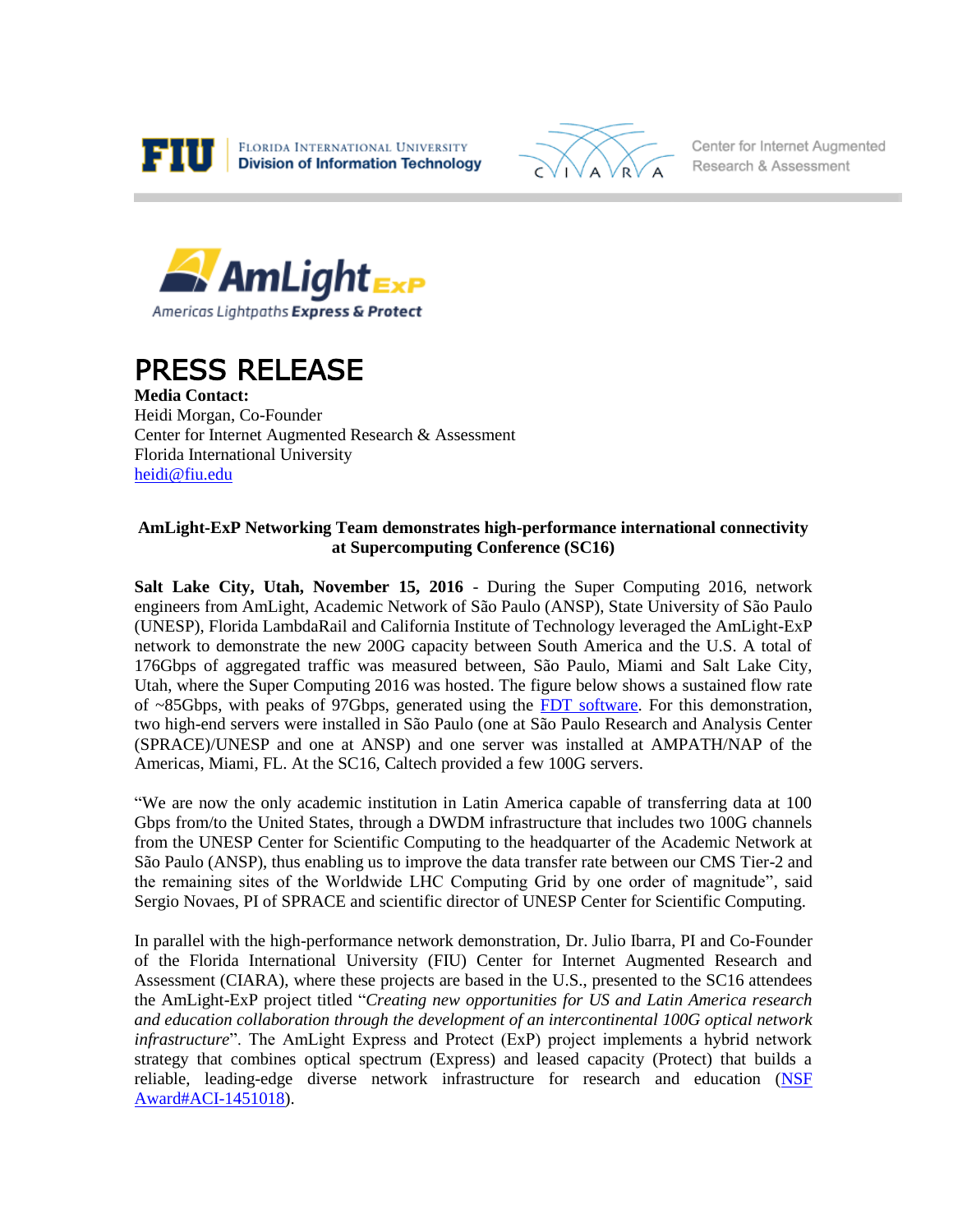

**Figure 1 Demonstrated traffic in the Atlantic 100Gbps link**

"Much recognition needs to go to the network engineers and the researchers who worked tirelessly before and during SC16 to configure and tune the network devices and servers to achieve these unprecedented results. I would like to congratulate our collaborators at UNESP, ANSP, Florida LambdaRail, and Caltech on this achievement, and the National Science Foundation for their support", said Dr. Julio Ibarra, PI of the AmLight-ExP project.

"We have only been able to achieve this unprecedented result due to the efforts of a remarkable team of system and network engineers and the support of partners such as ANSP, AMPATH, Caltech, and companies such as Huawei, Intel and Padtec among others. The partnerships aimed at generating innovative R&D projects that UNESP CSC has established with high-tech companies were essential to achieve this result. But we intend to go further: new experiments involving 100Gbps international channels and software-controlled network resources are already being planned", said Dr. Rogerio Iope, member of SPRACE engineering team and executive manager of UNSEP Center for Scientific Computing.

**About AmLight ExP**: AmLight Express and Protect (ExP) implements a hybrid network strategy that combines optical spectrum (Express) and leased capacity (Protect) that builds a reliable, leading-edge diverse network infrastructure for research and education. AmLight ExP operates high-performance network links connecting Latin America to the U.S., funded by the National Science Foundation (NSF [award #ACI-1451018\)](https://nsf.gov/awardsearch/showAward?AWD_ID=1451018&HistoricalAwards=false); With significant investments from the Academic Network of São Paulo (ANSP), and Rede Nacional de Ensino e Pesquisa (RNP) and the Association of Universities for Research in Astronomy (AURA), the total bandwidth provided by AmLight ExP between the U.S. and South America is expected to grow to more than 680 Gibabits per second in aggregate capacity between 2015 and 2020 [\(www.amlight.net\)](http://www.amlight.net/).

**About ANSP**: The Academic Network of São Paulo (ANSP) provides connectivity to the top R&E institutions, facilities and researchers in the State of São Paulo, Brazil, including the University of São Paulo, the largest research university in South America. ANSP directly connects to AmLight in Miami at 20G. ANSP also provides connectivity to Kyatera, a 9-city dark-fiberbased optical network infrastructure linking 20 research institutions in the state and a number of special infrastructure projects like GridUNESP, one of the largest computational clusters in Latin America, supporting interdisciplinary grid-based science [\(www.ansp.br\)](http://ansp.br/index.php/us/).

**About Caltech**: The mission of the California Institute of Technology (Caltech) is to expand human knowledge and benefit society through research integrated with education. We investigate the most challenging, fundamental problems in science and technology in a singularly collegial, interdisciplinary atmosphere, while educating outstanding students to become creative members of